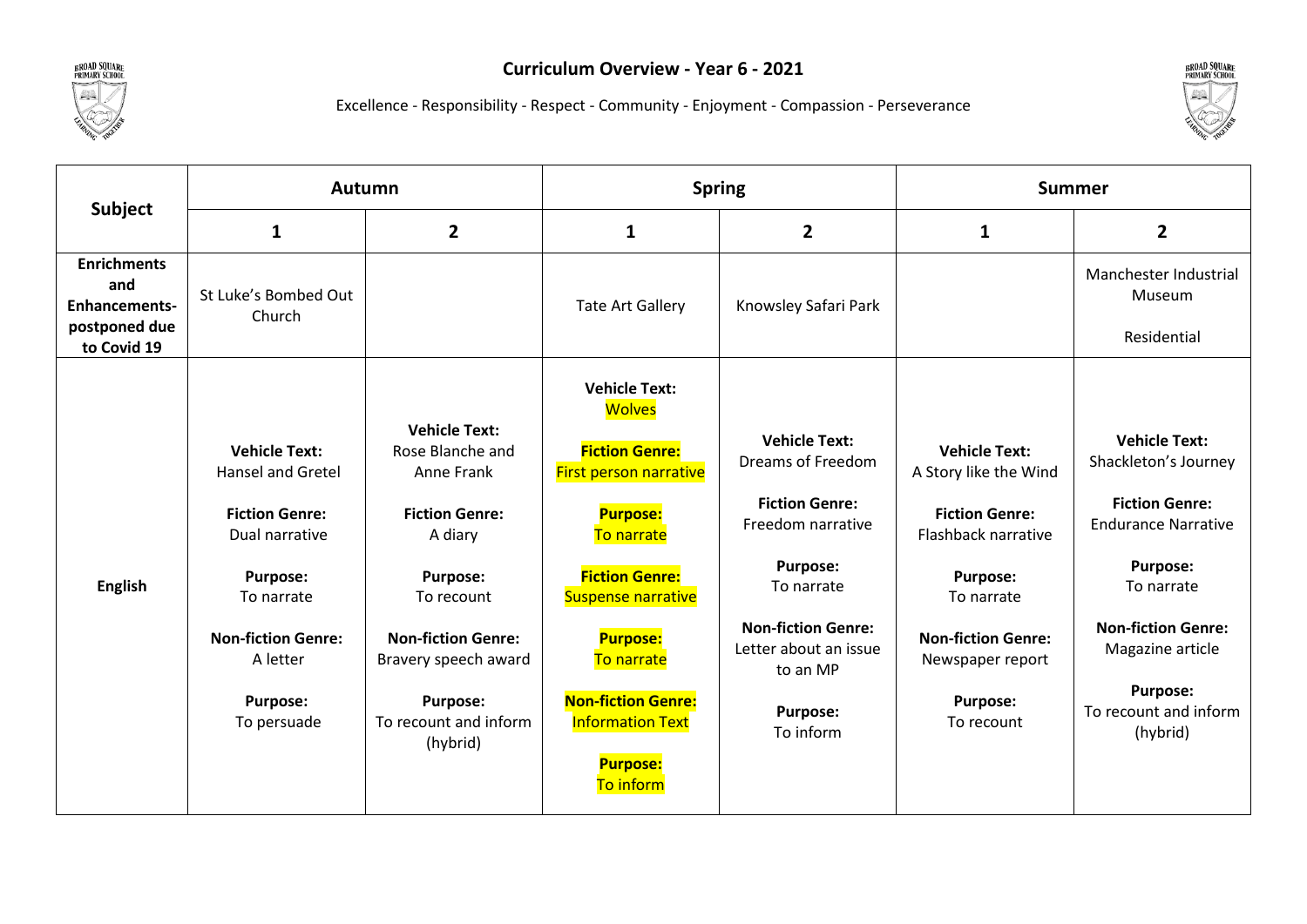| <b>SPaG</b> | Word:<br>Synonyms, antonyms,<br>difference between<br>formal and informal<br>speech, formal and<br>informal vocabulary<br>choices<br>Sentence:<br>Difference between<br>structures of informal<br>and formal speech,<br>use of subjunctive<br>form in formal speech<br>Text:<br>Linking ideas across<br>paragraphs using<br>cohesive devices -<br>pronouns<br><b>Punctuation:</b><br>Semi-colon to<br>separate clauses;<br>hyphens to clarify<br>meaning | Word:<br>Synonyms, antonyms,<br>difference between<br>formal and informal<br>speech, formal and<br>informal vocabulary<br>choices<br>Sentence:<br>Difference between<br>structures of informal<br>and formal speech, the<br>use of question tags in<br>informal speech<br>Text:<br>Linking ideas across<br>paragraphs using<br>cohesive devices -<br>adverbials<br><b>Punctuation:</b><br>Colons to introduce a<br>list; semi-colons for an<br>elaborate list;<br>commas, brackets and<br>dashes for<br>parenthesis; semi-<br>colon to separate two<br>main clauses | <b>Word:</b><br><b>Understand how words</b><br>are related, difference<br>between formal and<br>informal speech,<br>technical vocabulary to<br>add to a formal tone<br>Sentence:<br>Use of the passive to<br>affect the presentation<br>of information, use of<br>question tags in<br>informal speech<br>Text:<br><b>Linking ideas across</b><br>paragraphs using<br>cohesive devices-<br>conjunctions,<br>adverbials, pronouns<br>and synonyms; use of<br>headings, subheading<br>and bullets to structure<br>texts<br><b>Punctuation:</b><br>Colon to introduce a<br>list; semi-colon for an<br>elaborate list; commas<br>to punctuate relative<br>clause; speech<br>punctuation; semi-<br>colon as the boundary<br>between independent<br>clauses; bullet points;<br>hyphens to avoid<br>ambiguity | Word:<br>Synonyms, antonyms,<br>difference between<br>formal and informal<br>speech, formal and<br>informal vocabulary<br>choices<br>Sentence:<br>Difference between<br>structure of informal<br>and formal speech,<br>use of the subjunctive<br>form in formal speech<br>and writing,<br>command/suggest/de<br>mand, use of the<br>passive to affect the<br>presentation in a<br>sentence<br>Text:<br>Recap of ellipsis for<br>cohesion<br><b>Punctuation:</b><br>Colon to introduce a<br>list; semi-colon for an<br>elaborate list; use a<br>range of punctuation<br>taught at KS2 to<br>punctuate | Word:<br>Synonyms, antonyms,<br>difference between<br>formal and informal<br>speech, formal and<br>informal vocabulary<br>choices<br>Sentence:<br>Difference between<br>structures of formal<br>and informal speech<br>Text:<br>Linking ideas across<br>paragraphs using<br>cohesive devices -<br>repetition and ellipsis;<br>headings,<br>subheadings, columns<br>and captions to<br>structure information<br><b>Punctuation:</b><br>Colon to introduce a<br>list; semi-colon for an<br>elaborate list; use a<br>range of punctuation<br>taught at KS2 to<br>punctuate; speech<br>punctuation | Word:<br>Synonyms, antonyms,<br>difference between<br>formal and informal<br>speech, formal and<br>informal vocabulary<br>choices<br>Sentence:<br>Use of the passive to<br>affect the presentation<br>of information in a<br>sentence<br>Text:<br>Linking ideas across<br>paragraph using<br>cohesive devices -<br>adverbials; use<br>headings and<br>subheadings to<br>structure a text<br><b>Punctuation:</b><br>Use commas to: clarify<br>meaning; use commas<br>after fronted<br>adverbials; separate<br>items in a list;<br>parenthesis. Use semi-<br>colons as a boundary<br>between independent<br>clauses |
|-------------|----------------------------------------------------------------------------------------------------------------------------------------------------------------------------------------------------------------------------------------------------------------------------------------------------------------------------------------------------------------------------------------------------------------------------------------------------------|---------------------------------------------------------------------------------------------------------------------------------------------------------------------------------------------------------------------------------------------------------------------------------------------------------------------------------------------------------------------------------------------------------------------------------------------------------------------------------------------------------------------------------------------------------------------|-------------------------------------------------------------------------------------------------------------------------------------------------------------------------------------------------------------------------------------------------------------------------------------------------------------------------------------------------------------------------------------------------------------------------------------------------------------------------------------------------------------------------------------------------------------------------------------------------------------------------------------------------------------------------------------------------------------------------------------------------------------------------------------------------------|------------------------------------------------------------------------------------------------------------------------------------------------------------------------------------------------------------------------------------------------------------------------------------------------------------------------------------------------------------------------------------------------------------------------------------------------------------------------------------------------------------------------------------------------------------------------------------------------------|------------------------------------------------------------------------------------------------------------------------------------------------------------------------------------------------------------------------------------------------------------------------------------------------------------------------------------------------------------------------------------------------------------------------------------------------------------------------------------------------------------------------------------------------------------------------------------------------|-------------------------------------------------------------------------------------------------------------------------------------------------------------------------------------------------------------------------------------------------------------------------------------------------------------------------------------------------------------------------------------------------------------------------------------------------------------------------------------------------------------------------------------------------------------------------------------------------------------------|
|-------------|----------------------------------------------------------------------------------------------------------------------------------------------------------------------------------------------------------------------------------------------------------------------------------------------------------------------------------------------------------------------------------------------------------------------------------------------------------|---------------------------------------------------------------------------------------------------------------------------------------------------------------------------------------------------------------------------------------------------------------------------------------------------------------------------------------------------------------------------------------------------------------------------------------------------------------------------------------------------------------------------------------------------------------------|-------------------------------------------------------------------------------------------------------------------------------------------------------------------------------------------------------------------------------------------------------------------------------------------------------------------------------------------------------------------------------------------------------------------------------------------------------------------------------------------------------------------------------------------------------------------------------------------------------------------------------------------------------------------------------------------------------------------------------------------------------------------------------------------------------|------------------------------------------------------------------------------------------------------------------------------------------------------------------------------------------------------------------------------------------------------------------------------------------------------------------------------------------------------------------------------------------------------------------------------------------------------------------------------------------------------------------------------------------------------------------------------------------------------|------------------------------------------------------------------------------------------------------------------------------------------------------------------------------------------------------------------------------------------------------------------------------------------------------------------------------------------------------------------------------------------------------------------------------------------------------------------------------------------------------------------------------------------------------------------------------------------------|-------------------------------------------------------------------------------------------------------------------------------------------------------------------------------------------------------------------------------------------------------------------------------------------------------------------------------------------------------------------------------------------------------------------------------------------------------------------------------------------------------------------------------------------------------------------------------------------------------------------|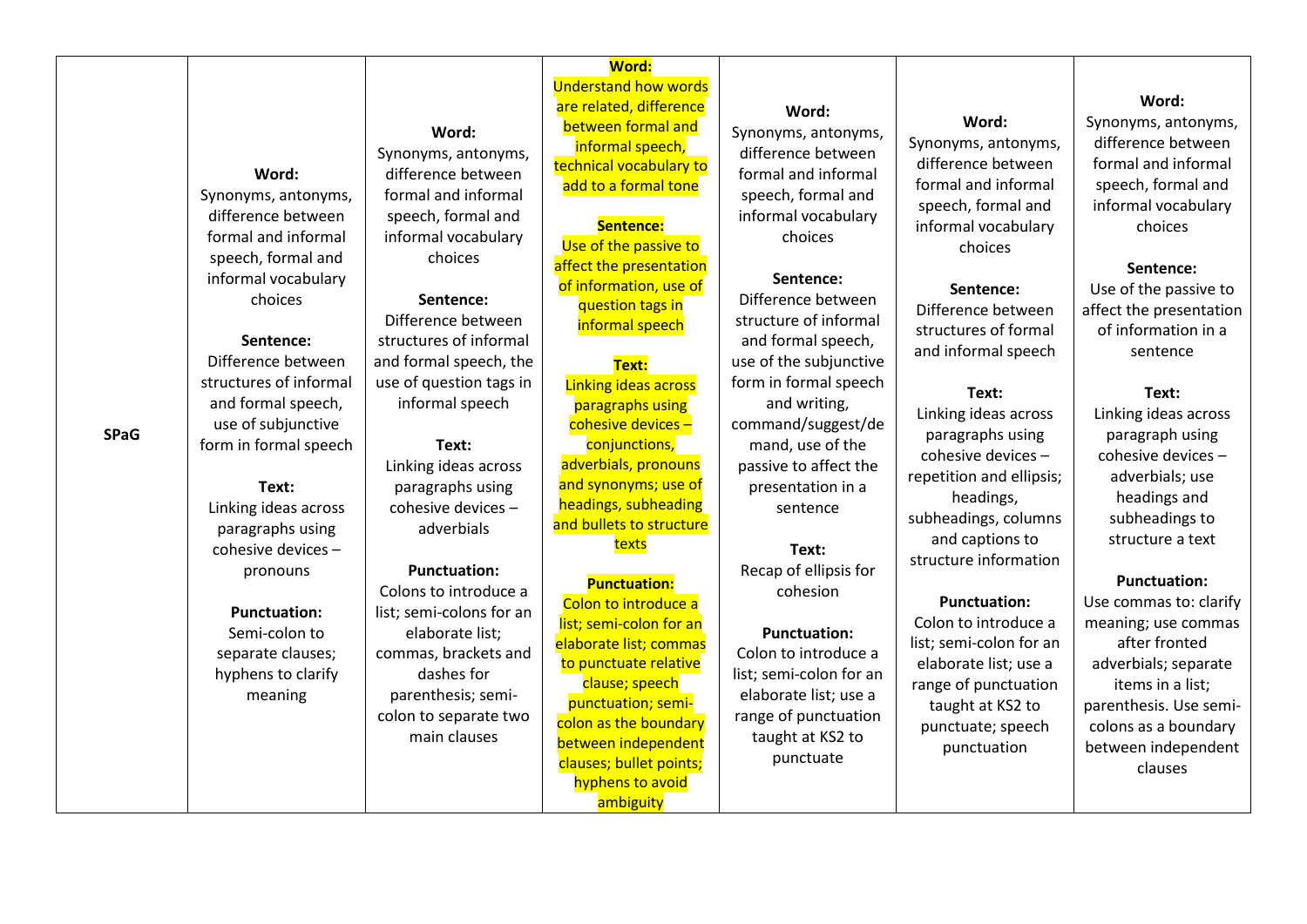|                  | <b>Fiction:</b><br><b>Traditional tales</b>                                                                                                                                                                | <b>Fiction:</b><br>Fantasy                                                                                                                                                                                                                     | <b>Fiction:</b><br>Skellig                                                                                                                                                                                                           | <b>Fiction:</b><br>Film clip                                                                                                                                                                                  | <b>Fiction:</b><br>Shakespeare                                                                                                                                                                                                                                       | <b>Fiction:</b><br>Neil Gaiman                                                                                                                                                                                         |
|------------------|------------------------------------------------------------------------------------------------------------------------------------------------------------------------------------------------------------|------------------------------------------------------------------------------------------------------------------------------------------------------------------------------------------------------------------------------------------------|--------------------------------------------------------------------------------------------------------------------------------------------------------------------------------------------------------------------------------------|---------------------------------------------------------------------------------------------------------------------------------------------------------------------------------------------------------------|----------------------------------------------------------------------------------------------------------------------------------------------------------------------------------------------------------------------------------------------------------------------|------------------------------------------------------------------------------------------------------------------------------------------------------------------------------------------------------------------------|
| RM <sub>5</sub>  | <b>Non-Fiction:</b><br>Environment, Space                                                                                                                                                                  | <b>Non-Fiction:</b><br><b>Black History (Harriet</b><br>Tubman)                                                                                                                                                                                | <b>Non-Fiction:</b><br>Slave trade in<br>Liverpool                                                                                                                                                                                   | <b>Non-Fiction:</b><br><b>Extract of diary (Anne</b><br>Frank)                                                                                                                                                | <b>Non-Fiction:</b><br>Origin of the Species                                                                                                                                                                                                                         | <b>Non-Fiction:</b><br>Light                                                                                                                                                                                           |
|                  | Poetry:<br>Narrative poem                                                                                                                                                                                  | Poetry:<br>Remembrance                                                                                                                                                                                                                         | Poetry:<br><b>Maya Angelou</b>                                                                                                                                                                                                       | Poetry:<br>Song (Space Oddity -<br>David Bowie)                                                                                                                                                               | Poetry:<br>Spike Milligan                                                                                                                                                                                                                                            | Poetry:<br>Shakespeare                                                                                                                                                                                                 |
| <b>Maths</b>     | Number: place value;<br>addition, subtraction,<br>multiplication, and<br>division                                                                                                                          | <b>Number:</b> fractions<br><b>Geometry: position</b><br>and direction                                                                                                                                                                         | Number: decimals;<br>percentages; algebra;<br>ratio                                                                                                                                                                                  | Vleasurement:<br>converting units;<br>perimeter, area and<br>volume<br><b>Statistics</b>                                                                                                                      | <b>Geometry: properties</b><br>of shape                                                                                                                                                                                                                              | Consolidation,<br>investigations and<br>preparations for KS3                                                                                                                                                           |
| <b>Science</b>   | Light<br>Recognise light travels<br>in straight lines.<br>Explain how we see<br>things. Explain why<br>shades have the same<br>shape as objects that<br>cast them.                                         | <b>Animals (including</b><br>humans)<br><b>Identify main parts of</b><br>the circulatory system.<br>Recognise impact of<br>diet and lifestyle on<br>bodily function.<br><b>Describe how</b><br>nutrients are<br>transported within<br>animals. | <b>Evolution and</b><br><b>Inheritance</b><br><b>Recognise that living</b><br>things change over<br>time. Recognise living<br>things produce<br>offspring. Identify how<br>animals and plants<br>adapt to suit their<br>environment. | Living Things and their<br><b>Habitats</b><br>Describe how living<br>things are classified<br>based on similarities<br>and differences. Give<br>reasons for<br>classification on<br>specific characteristics. | Electricity<br>Associate brightness of<br>lamp with the voltage<br>of cells used in the<br>circuit. Compare and<br>give reasons for<br>variations in how<br>components function.<br>Use recognised<br>symbols when<br>representing a simple<br>circuit in a diagram. | Revision                                                                                                                                                                                                               |
| <b>Computing</b> | Cross-curricular links<br>Use statistics to enter<br>information into a<br>spreadsheet and then<br>create graphs to make<br>the information<br>clearer to be able to<br>interpret the<br>information. What | Cross-curricular links-<br>Use statistics to enter<br>information into a<br>spreadsheet and then<br>create graphs to make<br>the information<br>clearer to be able to<br>interpret the<br>information. What                                    | <b>Cross curricular links-</b><br><b>Computing lesson 1:</b><br>Skills DL6.8 and IT6.1 -<br>Children to use time<br>graphics to create an<br>accurate timeline of<br>events linked to the<br><b>Mayans</b>                           | Cross curricular links-<br>Art: Drawing and<br><b>Printing (Artist</b><br>Katsushika Hokusai)<br>Computing lesson 1:<br>Skills $176.2$ and $176.5$ -<br>Children to use time-<br>lapse on the ipads to        | Cross-curricular links<br>History: What does our<br>City remember?<br>Computing lesson 1:<br>Skills <b>IT6.3, 6.4</b> and 6.5<br>Use Adobe Spark<br>Page video about a<br>famous person they<br>researched.<br>have                                                  | Cross-curricular links<br>Geography: How has<br>industry impacted our<br>landscape?<br>Computing<br>lesson 1:<br>Skills $DL6.8$ and $6.9 -$<br>use Airtable to input<br>data<br>creating<br>a<br>the<br>database<br>on |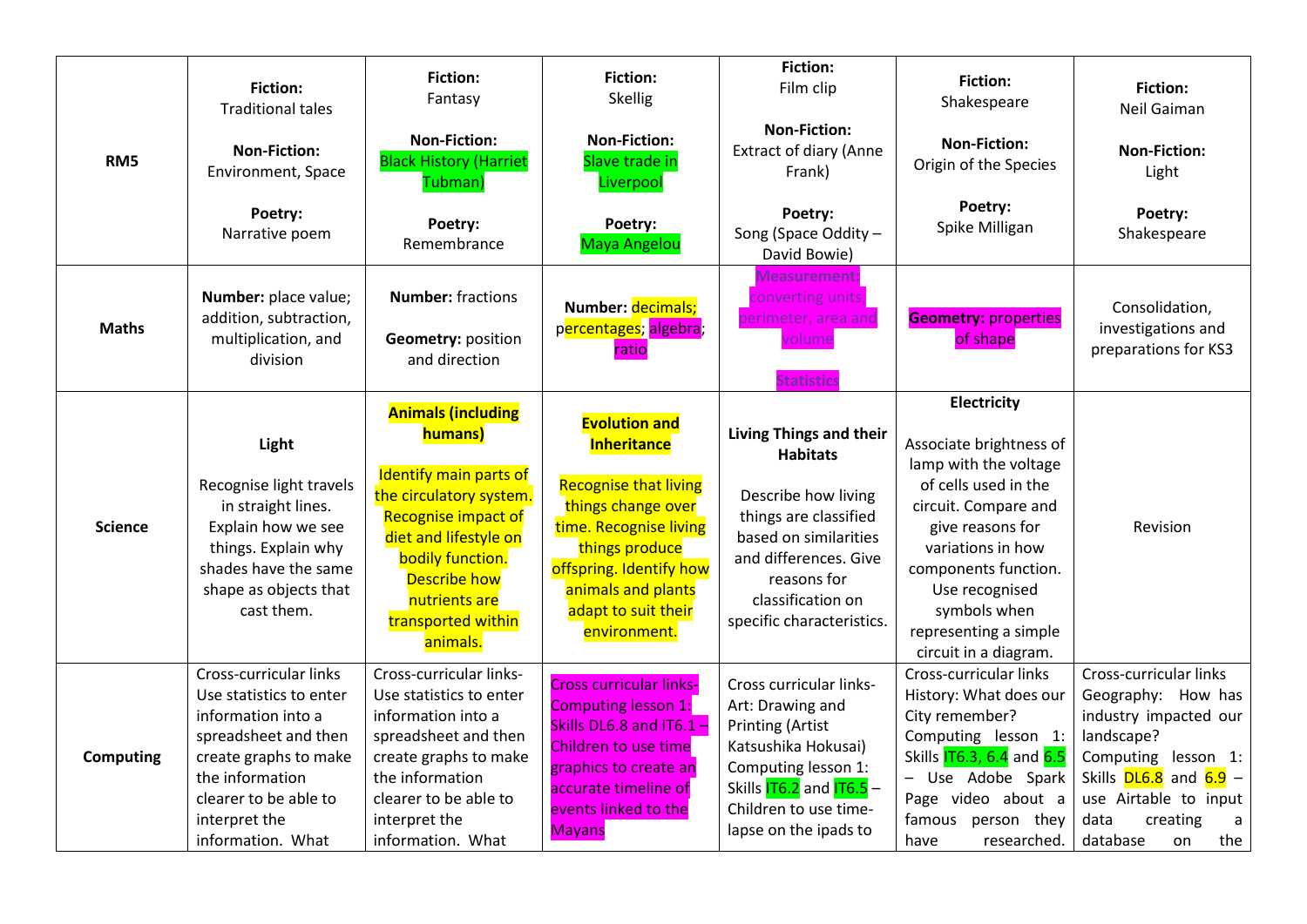| style of graph works        | style of graph works        | <b>Computing lesson 2:</b>                         | record themselves              | Children<br>to<br>use                | of<br>population                                 |
|-----------------------------|-----------------------------|----------------------------------------------------|--------------------------------|--------------------------------------|--------------------------------------------------|
| best?- IT Computing         | best? IT Computing          | Skills IT6.3 and IT6.4 -                           | creating a piece of art.       | internet searches, add               | Liverpool, Manchester                            |
| lesson 2: Record the        | lesson 2: Record the        | <b>Use Adobe Spark Page</b>                        | Computing lesson 2:            | captions and narrate in              | and London. Children                             |
| children's speeches         | children's speeches         | showcasing a range of                              | Skills DL6.4 and DL6.7         | full sentences.                      | use this information to                          |
| using Audacity              | using Audacity              | <b>Maya artefacts and</b>                          | - Use Padlet to self           | Computing lesson 2:                  | create a basic graph.                            |
| software on the             | software on the             | cultures.                                          | and peer assess each           | Skills <b>IT6.2, 6.3</b> and 6.5     | Computing lesson 2:                              |
| laptops. (links to          | laptops. (links to          |                                                    | other's pieces of art.         | - Children to use their              | Skills $\overline{176.1}$ and $\overline{6.2}$ - |
| lesson 5) IT                | lesson 5) IT                |                                                    |                                | end<br>of<br>topic                   | Children to use graph                            |
|                             |                             | <b>Art: Drawing and</b>                            | <b>Science: Livings Things</b> | assessment piece to                  | showing population of                            |
| Geography:                  | Geography:                  | <b>Printing (Artist</b>                            | and their habitats             | support<br>them<br>in                | Liverpool overtime to                            |
| <b>Sustainable Tourism:</b> | <b>Sustainable Tourism:</b> | Katsushika Hokusai)                                | Computing lesson 1:            | creating a fun way of                | create a graph showing                           |
| What, where and             | What, where and             | <b>Computing lesson 1:</b>                         | Skills DL6.1, DL6.2 and        | showing what they                    | this increase on Excel.                          |
| why?                        | why?                        | Skills IT6.2 and IT6.5 -                           | DL6.8 - Use Airtable to        | have learnt, children                |                                                  |
| Computing lesson 1:         | Computing lesson 1:         | Chn to use time-lapse                              | create their own               | pick<br>which<br>can                 | Science: Electricity                             |
| Film groups of pupils       | Film groups of pupils       | on the ipads to record                             | database to classify a         | software they want to                | Computing Lesson 1:                              |
| explaining problems         | explaining problems         | themselves creating a                              | range of different             | order<br>in<br>use<br>to             | Skills CS6.8 - use                               |
| and solutions relating      | and solutions relating      | piece of art.                                      | animals.                       | complete this task.                  | <b>Phet Circuit</b>                              |
| to sustainable tourism      | to sustainable tourism      | <b>Computing lesson 2:</b>                         | Computing lesson 2:            |                                      | <b>Construction Kit to</b>                       |
| against images from         | against images from         | Skills DL6.4 and DL6.7                             | Skills $176.3$ and $176.6$ -   |                                      | investigate what                                 |
| Australia. (green           | Australia. (green           | - Use Padlet to self                               | Children to create             | Coding                               | happens to electrical                            |
| screen) DL, DL              | screen) DL, DL              | and peer assess each                               | their own Kahoot               | <b>Internet Safety</b>               | current in a range of                            |
|                             |                             | other's pieces of art.                             | quizzes linked to the          | children learn to use                | environments.                                    |
|                             |                             |                                                    | topic - this task will         | technology positively                | Computing lesson 2:                              |
| Coding                      | Coding                      | <b>Science: Livings Things</b>                     | reinforce the learning         | and safely to                        | Skills $IT6.1$ and $6.5 -$                       |
| <b>Internet Safety</b>      | <b>Internet Safety</b>      | and their habitats                                 | that the children have         | communicate with                     | Children to use science                          |
| children learn to use       | children learn to use       | <b>Computing lesson 1:</b>                         | been doing.                    | friends and family,<br>whilst taking | resources to create an                           |
| technology positively       | technology positively       | Skills DL6.1, DL6.2 and<br>DL6.8 - Use Airtable to |                                | responsibility for their             | iMovie showing the                               |
| and safely to               | and safely to               | create their own                                   |                                | own safety and well-                 | of<br>their<br>progress                          |
| communicate with            | communicate with            | database to classify a                             | Coding                         | being.                               | investigation.                                   |
| friends and family,         | friends and family,         | range of different                                 | <b>Internet Safety</b>         |                                      | Coding                                           |
| whilst taking               | whilst taking               | animals.                                           | children learn to use          |                                      | <b>Internet Safety</b>                           |
| responsibility for their    | responsibility for their    | <b>Computing lesson 2:</b>                         | technology positively          |                                      | children learn to use                            |
| own safety and well-        | own safety and well-        | Skills IT6.3 and IT6.6 -                           | and safely to                  |                                      | technology positively                            |
| being.                      | being.                      | <b>Children to create</b>                          | communicate with               |                                      | and safely to                                    |
|                             |                             | their own Kahoot                                   | friends and family,            |                                      | communicate with                                 |
|                             |                             | quizzes linked to the                              | whilst taking                  |                                      | friends and family,                              |
|                             |                             | topic – this task will                             | responsibility for their       |                                      | whilst taking                                    |
|                             |                             | reinforce the learning                             |                                |                                      | responsibility for their                         |
|                             |                             |                                                    |                                |                                      |                                                  |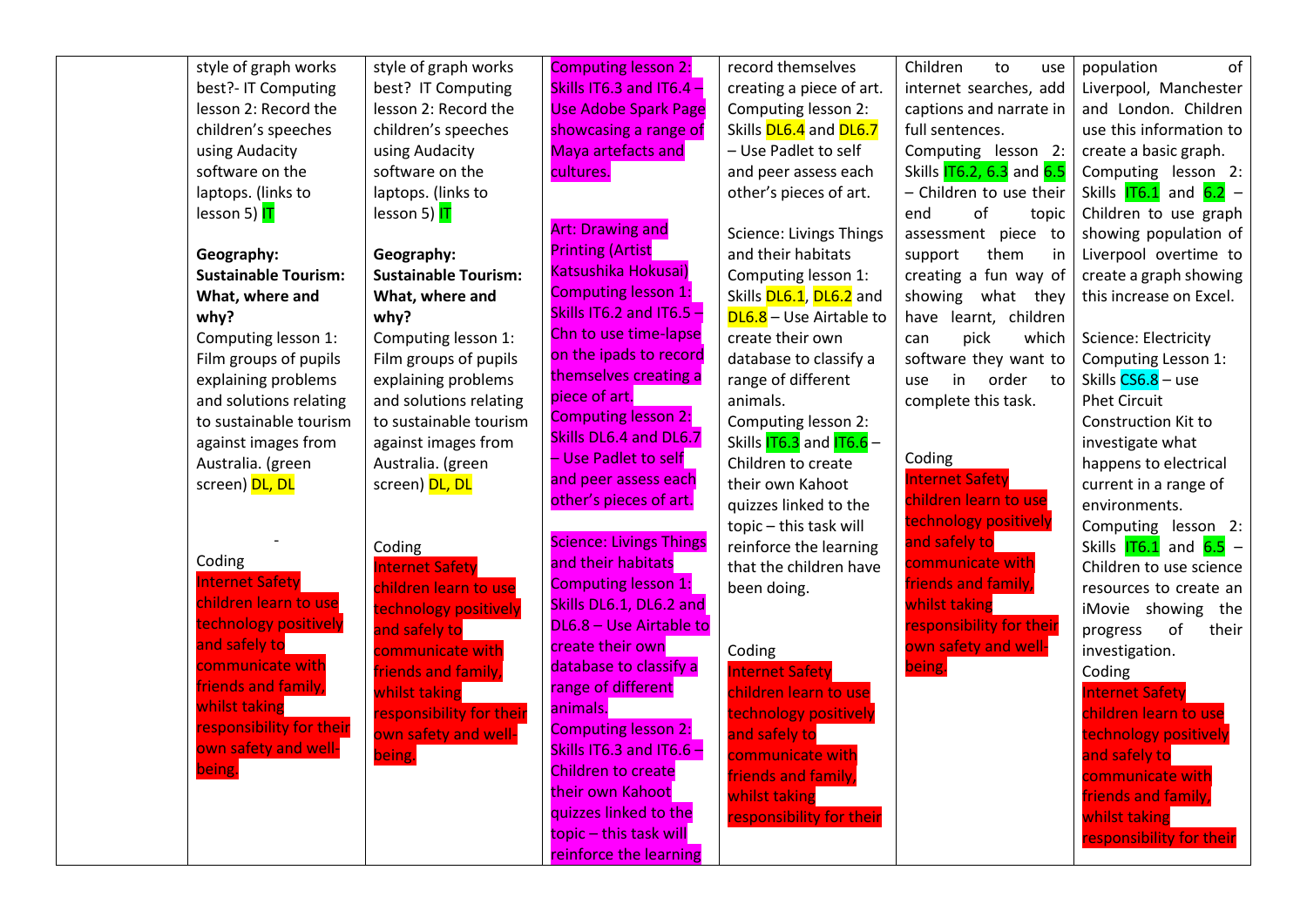|                |                                                                                                    | that the children have<br>own safety and well-<br>been doing.<br>being.                                 | own safety and well-<br>being.                                                                     |  |
|----------------|----------------------------------------------------------------------------------------------------|---------------------------------------------------------------------------------------------------------|----------------------------------------------------------------------------------------------------|--|
|                |                                                                                                    |                                                                                                         |                                                                                                    |  |
|                |                                                                                                    | Coding                                                                                                  |                                                                                                    |  |
|                |                                                                                                    | <b>Internet Safety</b><br>children learn to use                                                         |                                                                                                    |  |
|                |                                                                                                    | technology positively                                                                                   |                                                                                                    |  |
|                |                                                                                                    | and safely to<br>communicate with                                                                       |                                                                                                    |  |
|                |                                                                                                    | friends and family,                                                                                     |                                                                                                    |  |
|                |                                                                                                    | whilst taking<br>responsibility for their                                                               |                                                                                                    |  |
|                |                                                                                                    | own safety and well-<br>being.                                                                          |                                                                                                    |  |
|                |                                                                                                    | <b>The Incredible Mayans</b>                                                                            |                                                                                                    |  |
| <b>History</b> | <b>World War Two</b><br>How did a war so far away affect our city?                                 | What happened to the Mayan Civilisation and                                                             | Liverpool: A Hall of Achievement<br>Who does our city remember?                                    |  |
|                |                                                                                                    | how did they live?                                                                                      |                                                                                                    |  |
|                |                                                                                                    |                                                                                                         |                                                                                                    |  |
|                | Does climate change exist?                                                                         | Sustainable tourism: What, where and why?                                                               | How do we impact and navigate our                                                                  |  |
| Geography      | Exploring climate zones, biomes and vegetation<br>belts                                            | Exploring the impact of tourism on localities and<br>cultures around the world                          | landscapes?<br>Exploring changing and contrasting landscapes                                       |  |
|                |                                                                                                    |                                                                                                         |                                                                                                    |  |
|                | Making My Voice Heard-                                                                             | Still Life-                                                                                             | Photography                                                                                        |  |
|                | Exploring art with a message, pupils look at the<br>famous 'Guernica' by Picasso and the           | Pupils revisit their still life skills, creating a<br>variety of pieces influenced by different artists | Pupils cover useful artistic concepts in a new<br>context, looking at: composition, colour, light, |  |
| Art            | confronting works of Käthe Kollwitz and through                                                    | and using a range of mediums. They use                                                                  | abstract images and underlying messages. By                                                        |  |
|                | the mediums of graffiti, drawing, painting and<br>sculpture, pupils create their own artworks that | charcoal, erasers and paint to depict their<br>chosen composition of special objects before             | familiarising themselves with new photography<br>artists, children can gain a new perspective on   |  |
|                | speak to the viewer<br>Thinking about race and art Tate Kids video                                 | using them to construct a memory box to<br>showcase their work.                                         | the way they look at the people and objects<br>around them, capturing and presenting images        |  |
|                |                                                                                                    |                                                                                                         | in different ways.                                                                                 |  |
|                | A Christmas Gift                                                                                   | <b>Motor Vehicles</b>                                                                                   | <b>Cooking and Nutrition</b>                                                                       |  |
| <b>DT</b>      | Textiles- Pupils pin and tack fabric pieces<br>together. They can join fabrics by over sewing,     | Mechanisms - electrical. Develop a greater<br>understanding of how cams, pulleys or gears               | Jamie Oliver and at least one other contrasting<br>chef (Khalid Mohammed - Trinidad, Shuko Oda     |  |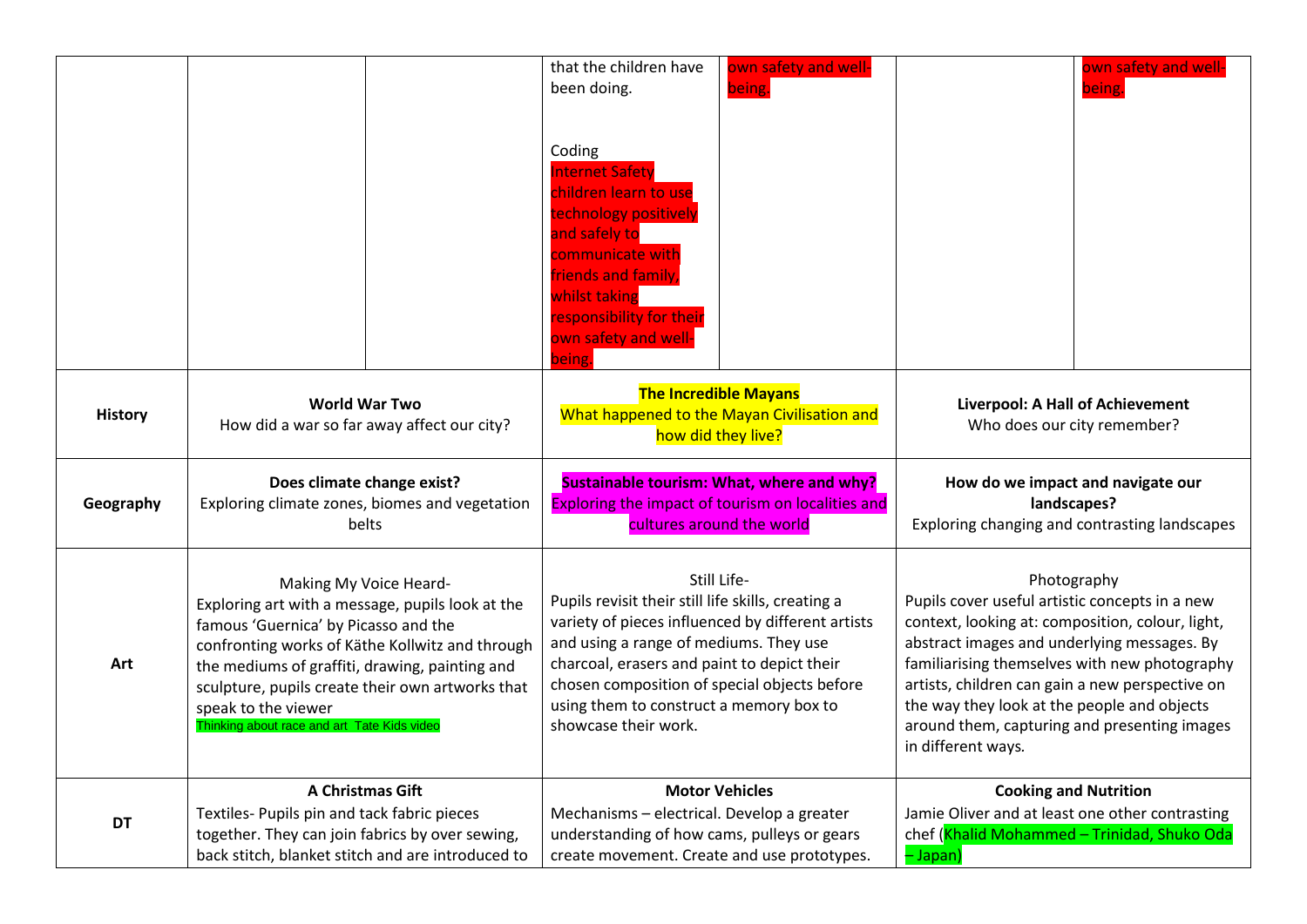|              | machine sewing. Children are able to make<br>quality products with increasing accuracy and<br>independence.<br>Artist and Graphic designer - Susan Kare |                                                                                                              | Design and make products with greater<br>independence.<br><b>Engineer - Beatrice Shilling</b><br>Inventor - Mary Anderson<br>Designer/inventor - Henry Ford |                                                                                                                   | Pupils work to understand and apply the<br>principles of a healthy and varied diet. They<br>prepare and cook a variety of predominantly<br>savoury dishes using a range of cooking<br>techniques, understand seasonality, and know<br>where and how a variety of ingredients are<br>grown, reared, caught and processed. |                                                                                                            |
|--------------|---------------------------------------------------------------------------------------------------------------------------------------------------------|--------------------------------------------------------------------------------------------------------------|-------------------------------------------------------------------------------------------------------------------------------------------------------------|-------------------------------------------------------------------------------------------------------------------|--------------------------------------------------------------------------------------------------------------------------------------------------------------------------------------------------------------------------------------------------------------------------------------------------------------------------|------------------------------------------------------------------------------------------------------------|
| <b>PE</b>    | Dance<br>Swimming                                                                                                                                       | Gymnastics<br>Swimming                                                                                       | <b>Games</b>                                                                                                                                                | <b>Net and Wall Games</b>                                                                                         | <b>Striking and Fielding</b><br>Games                                                                                                                                                                                                                                                                                    | Athletics                                                                                                  |
| French       | 'J'ai mal' et 'Où est ma<br>trousse?'<br>Parts of the body                                                                                              | 'Luc et le professeur'<br>et 'Le vrai professeur'<br>Classroom vocabulary                                    | 'Je les cheveux noir et<br>longs' et 'Un lettre au<br>père noël'<br><b>Describing myself</b>                                                                | 'Joyeux noël' et 'Quel<br>temps fait-il?'<br>Christmas                                                            | 'Combien de<br>paquets ?' et 'J'ai<br>trente-deux paquets ?'<br>Games                                                                                                                                                                                                                                                    | 'Luc et Sophie font les<br>devoirs ?' et 'C'est<br>délicieux ?'<br>Subjects                                |
|              | Items in a pencil case<br>Ukulele                                                                                                                       |                                                                                                              | <b>Christmas</b>                                                                                                                                            | Weather                                                                                                           | Numbers to 100                                                                                                                                                                                                                                                                                                           | Food                                                                                                       |
| <b>Music</b> | <b>CORE SKILLS</b><br>Timing<br>Pitch<br>Melody<br>Volume<br><b>Reading Tablature</b><br>Tuning                                                         | Ukulele<br><b>CORE SKILLS</b><br>Timing<br>Pitch<br>Melody<br>Volume<br><b>Reading Tablature</b><br>Tuning   | <b>Ukulele</b><br><b>CORE SKILLS</b><br><b>Timing</b><br>Pitch<br><b>Melody</b><br>Volume<br><b>Reading Tablature</b><br><b>Tuning</b>                      | <b>Ukulele</b><br><b>CORE SKILLS</b><br>Timing<br>Pitch<br>Melody<br>Volume<br><b>Reading Tablature</b><br>Tuning | Ukulele<br><b>CORE SKILLS</b><br>Timing<br>Pitch<br>Melody<br>Volume<br><b>Reading Tablature</b><br>Tuning                                                                                                                                                                                                               | Ukulele<br><b>CORE SKILLS</b><br>Timing<br>Pitch<br>Melody<br>Volume<br><b>Reading Tablature</b><br>Tuning |
| <b>RE</b>    | What does it<br>mean to be a<br>Muslim in Britain<br>today?                                                                                             | What would<br>Jesus do?<br>(Can we live<br>by the values<br>of Jesus in<br>the twenty-<br>first<br>century?) | Is it better to<br>express your<br>religion in<br>arts and<br>architecture<br>or in charity<br>and<br>generosity?                                           | Why do<br>some people<br>believe God<br>exists?                                                                   | What do<br>religions say<br>to us when<br>life gets<br>hard?                                                                                                                                                                                                                                                             | What do<br>religions say<br>to us when<br>life gets<br>hard?                                               |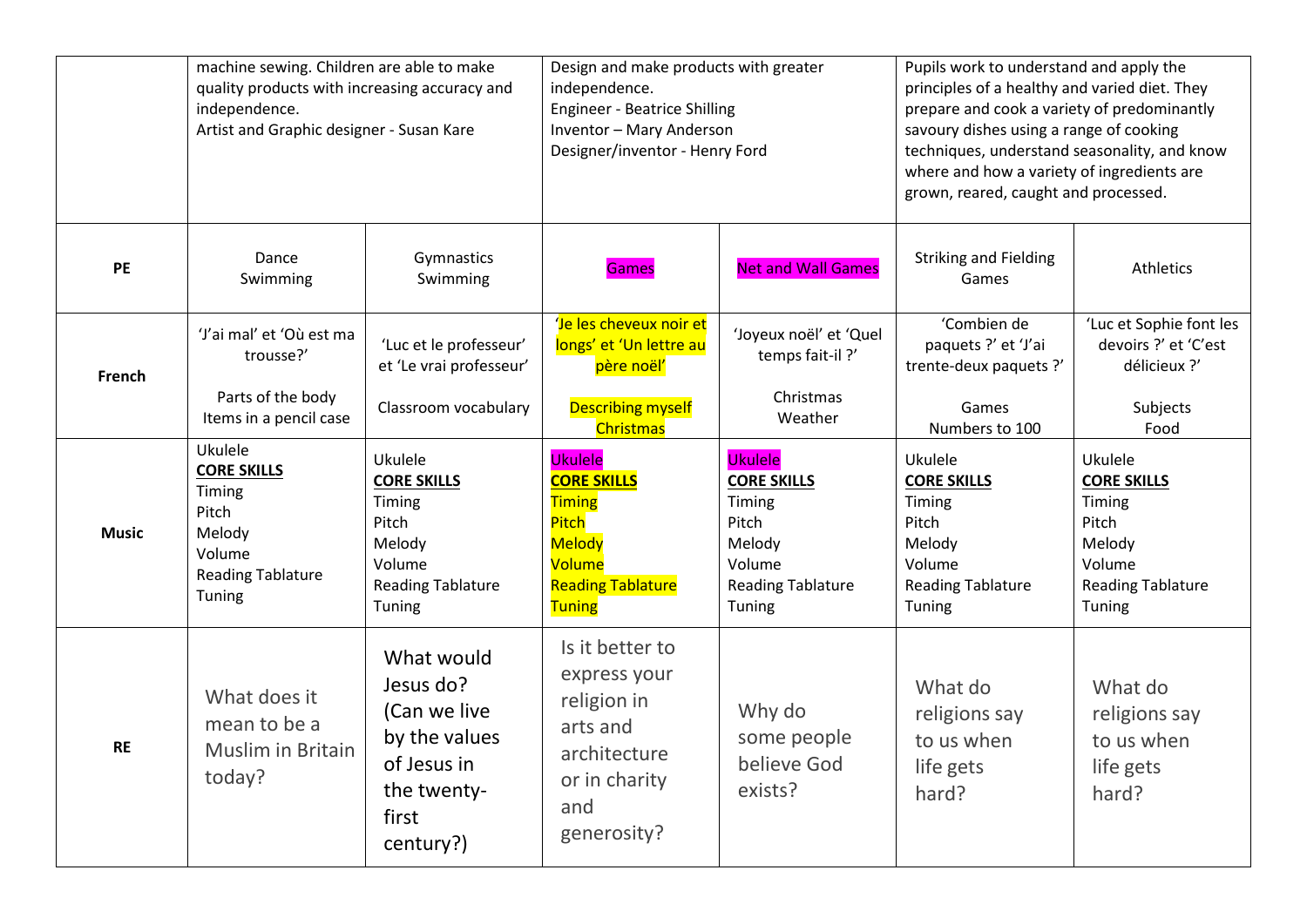| <b>Happy Centred</b><br>Classroom | Self-confidence-<br>Can I think of ways to<br>be confident now and<br>in the future?<br>Can I show positive<br>self-talk?<br>Can I push myself to<br>complete a challenge? | Coping-                                                                                                                                                                                                                                                                                                                                                                                                                                                                             | <b>Achievement and</b><br>Success-<br>What is success?<br>Can I set myself<br>goals/targets for the<br>future?<br>What can we learn<br>from failing? | Support-<br>How do people give<br>and accept support?<br>How can I support my<br>local community?<br>What are the<br>foundations of<br>support? | Positive Relationships-<br>What are positive<br>relationships?<br>Whay are they so<br>important?<br><b>Understand how data</b><br>can be shared online<br>safely. Understand the<br>boundaries we put in<br>place to make<br>ourselves safe. | <b>School Values-</b><br>Understand the basic<br>core values of school.<br>Discuss, debate and<br>reflect school values. |
|-----------------------------------|----------------------------------------------------------------------------------------------------------------------------------------------------------------------------|-------------------------------------------------------------------------------------------------------------------------------------------------------------------------------------------------------------------------------------------------------------------------------------------------------------------------------------------------------------------------------------------------------------------------------------------------------------------------------------|------------------------------------------------------------------------------------------------------------------------------------------------------|-------------------------------------------------------------------------------------------------------------------------------------------------|----------------------------------------------------------------------------------------------------------------------------------------------------------------------------------------------------------------------------------------------|--------------------------------------------------------------------------------------------------------------------------|
| <b>PSHE</b>                       | Being Me in My World                                                                                                                                                       | <b>Celebrating Difference</b><br>(including anti-<br>bullying)<br><b>Safety Messages:</b><br>Power struggles (cyber<br>bullying)<br><b>Why bully? (Managing</b><br>feelings, how to solve<br>problems)<br>Understanding<br>disability. Children<br>begin to understand<br>how a disability can<br>affect someone's life.<br>Children explore<br>power in different<br>contexts – how<br>sometimes it is<br>needed, and how<br>sometimes it is<br>unwarranted and can<br>eel unsafe. | <b>Dreams and Goals</b>                                                                                                                              | <b>Healthy Me</b>                                                                                                                               | Relationships<br><b>Safety Messages:</b><br>Power and control<br>assertiveness<br>techniques)<br><b>Being safe with</b><br>technology (online<br>safety)                                                                                     | Changing Me<br>(including SRE)                                                                                           |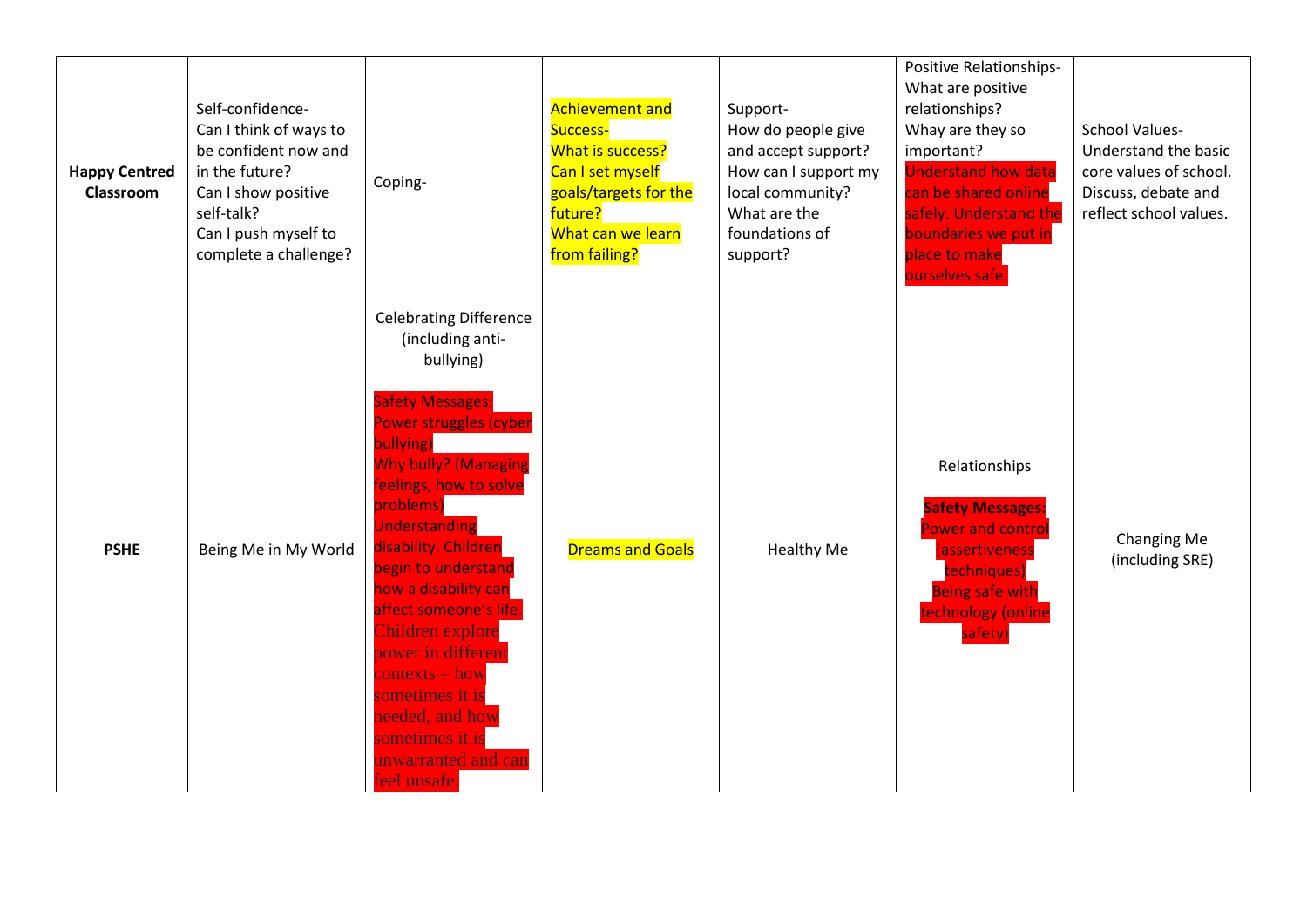| P4C                                                        | Victims: Who is to<br>blame?<br>Reviewing the enquiry<br>process as a whole.<br>What 'C' have we used<br>the most? What is our<br>target for our next<br>enquiry/activity? | What is a choice?<br>Devise questions or<br>statements that allow<br>the children to 'think<br>of new ideas'.<br>Discuss the idea of<br>myself as a thinker. | If I lose my memory<br>am I the same<br>person?<br>John Lennon Imagine:<br>A reflection<br>Show readiness to<br>change thinking<br>Keep focused on the<br>question<br>Make connections | You've got to pick a<br>pocket or two: right,<br>wrong or a grey area?                                                                                                                      | Should people who<br>are not related ever<br>be considered family<br>members?<br>Show interest in<br>beliefs and<br>experiences different<br>to my own<br>Think of new ideas,<br>suggest conclusions<br>that could be drawn<br>Test our big ideas.<br>Children to share<br>reflections and<br>thoughts on the<br>matter. | If you read a paper in<br>a shop without paying<br>for it, is that stealing?<br>Private reflections.<br>Shared reflections<br>within a group.<br>Encourage children to<br>build upon and use the<br>correct vocabulary. |
|------------------------------------------------------------|----------------------------------------------------------------------------------------------------------------------------------------------------------------------------|--------------------------------------------------------------------------------------------------------------------------------------------------------------|----------------------------------------------------------------------------------------------------------------------------------------------------------------------------------------|---------------------------------------------------------------------------------------------------------------------------------------------------------------------------------------------|--------------------------------------------------------------------------------------------------------------------------------------------------------------------------------------------------------------------------------------------------------------------------------------------------------------------------|-------------------------------------------------------------------------------------------------------------------------------------------------------------------------------------------------------------------------|
|                                                            | Heidi                                                                                                                                                                      | <b>Colours of History</b><br>Little People, Big<br><b>Dreams</b>                                                                                             | The Boy at the Back of<br>the Classroom                                                                                                                                                | <b>Malala and Poetry</b>                                                                                                                                                                    | Holes                                                                                                                                                                                                                                                                                                                    | Wonder                                                                                                                                                                                                                  |
| <b>Further Reading</b><br>List (Optional)                  | https://www.booksfor<br>topics.com/year-6<br>https://www.getepic.c<br>om/<br>https://readtheory.org<br>https://www.readliver<br>pool.co.uk/ebooks/                         | https://www.booksfor<br>topics.com/year-6<br>https://www.getepic.c<br>om/<br>https://readtheory.org<br>https://www.readliver<br>pool.co.uk/ebooks/           | https://www.booksfor<br>topics.com/year-6<br>https://www.getepic.c<br>om/<br>https://readtheory.org<br>https://www.readliver<br>pool.co.uk/ebooks/                                     | https://www.booksfor<br>topics.com/year-6<br>https://www.getepic.c<br>om/<br>https://readtheory.org<br>https://www.readliver<br>pool.co.uk/ebooks/                                          | https://www.booksfor<br>topics.com/year-6<br>https://www.getepic.c<br>om/<br>https://readtheory.org<br>https://www.readliver<br>pool.co.uk/ebooks/                                                                                                                                                                       | https://www.booksfor<br>topics.com/year-6<br>https://www.getepic.c<br>om/<br>https://readtheory.org<br>https://www.readliver<br>pool.co.uk/ebooks/                                                                      |
| <b>Opportunities</b><br>to extend<br>learning from<br>home | Science:<br>https://www.goodhou<br>sekeeping.com/life/pa<br>renting/g32176446/sci<br>ence-experiments-for-<br>kids/<br>History:                                            | Science:<br>Make a time lapse<br>video of the garden for<br>a whole day: what do<br>you notice?<br>Catalyst Museum,<br><b>Widnes</b><br>Geography:           | Science:<br><b>Research David</b><br>Attenborough<br>History:<br>https://www.bbc.co.u<br>k/teach/class-clips-<br>video/history-ks2-ks3-<br>mayan-innovations-                          | Science:<br>Visit Knowsley Safari<br>Park, or investigate<br>their online materials<br>Geography:<br>Find different sites<br>that need protecting -<br>why are they<br>significant and what | Science:<br>Look at the<br>characteristics of<br>different Mr Men and<br>Little Misses, can you<br>show how they might<br>pass their genes on?<br><b>History:</b>                                                                                                                                                        | Science:<br>Research different<br>unusual animals, how<br>are they adapted to<br>their habitats?<br>Geography:<br>Watch the London<br>2012 Olympic Opening<br>Ceremony - what                                           |